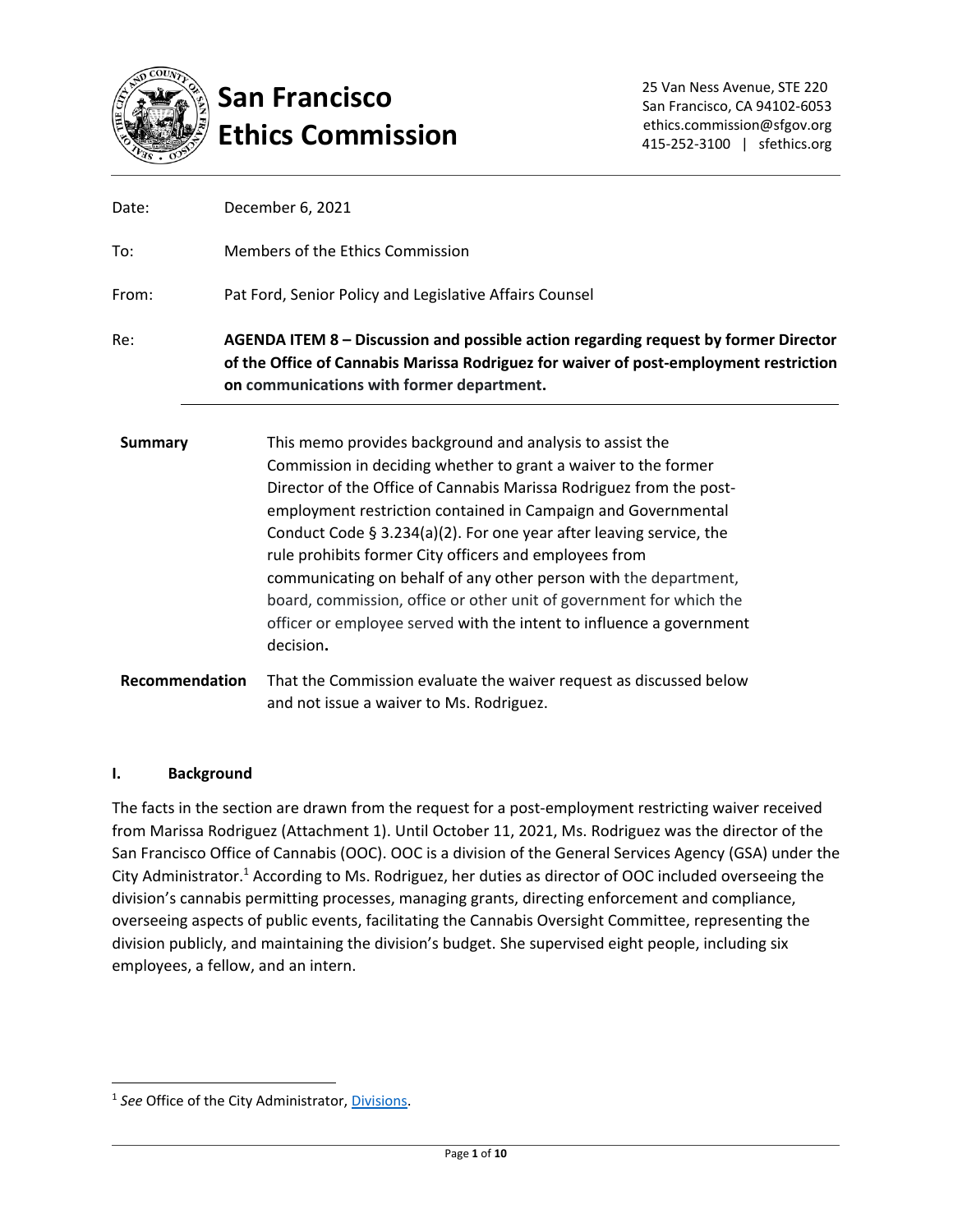After leaving City service, Ms. Rodriguez became the executive director of the Union Square Alliance, formerly known as the Union Square Business Improvement District (USBID).<sup>2</sup> Her duties include "seeking to create a high quality visitor experience, by managing and activating public spaces, maintaining a clean and safe environment, attracting new investment, and advocating for the district's future success."

As a former City employee, Ms. Rodriguez is subject to the City's post-employment restrictions. Because Ms. Rodriguez terminated her service to the City within the last 12 months, she is subject to the postemployment restriction contained in Campaign and Governmental Conduct Code ("Code") section 3.234(a)(2). Ms. Rodriguez has requested that the Commission issue a waiver exempting her from the application of the rule.

# **II. Applicable Law: One-Year Restriction on Communicating With Unit of City Government for which a Former Officer or Employee Served**

Section 3.234(a)(2) of the Code states:

No current or former officer or employee of the City and County, for one year after termination of his or her service or employment with any department, board, commission, office or other unit of the City, shall, with the intent to influence a government decision, communicate orally, in writing, or in any other manner on behalf of any other person (except the City and County) with any officer or employee of the department, board, commission, office or other unit of government, for which the officer or employee served.<sup>3</sup>

The rule means that after leaving City service an official is prohibited for one year from contacting certain City officials on behalf of someone else for the purpose of influencing City decisions. This applies to communications that a former official might make on behalf of their employer, a client, or any other person. Regulation 3.234-2 clarifies that the rule "applies to attempts to influence any government decisions …, including decisions in which the officer or employee had no prior involvement as well as decisions related to matters that first arise after the officer or employee has left the department, board, commission, office or unit of government."<sup>4</sup> This supports the policy behind this post-employment rule: that communications by a former City official with current City officials within their former unit of government can give rise to the danger of undue influence or unfair advantage or the appearance thereof.

<sup>&</sup>lt;sup>2</sup> See Union Square Alliance, <u>About Us</u>. Business Improvement Districts are also known as Community Benefit Districts. According to the Office of Economic and Workforce Development, "Community Benefit Districts (CBDs) strive to improve the overall quality of life in targeted commercial districts and mixed-use neighborhoods through a partnership between the City and local communities. In California, CBDs are also known as Business Improvement Districts. Once an area has voted to establish a CBD, local property owners are levied a special assessment to fund improvements to their neighborhood. The funds are administered by a non-profit organization established by the neighborhood." San Francisco Office of Economic and Workforce Development, Community [Benefit Districts.](https://oewd.org/community-benefit-districts)

 $3$  Campaign & Gov. Conduct Code § 3.234(a)(2).

<sup>4</sup> Ethics Commission Regulation 3.234-2(a).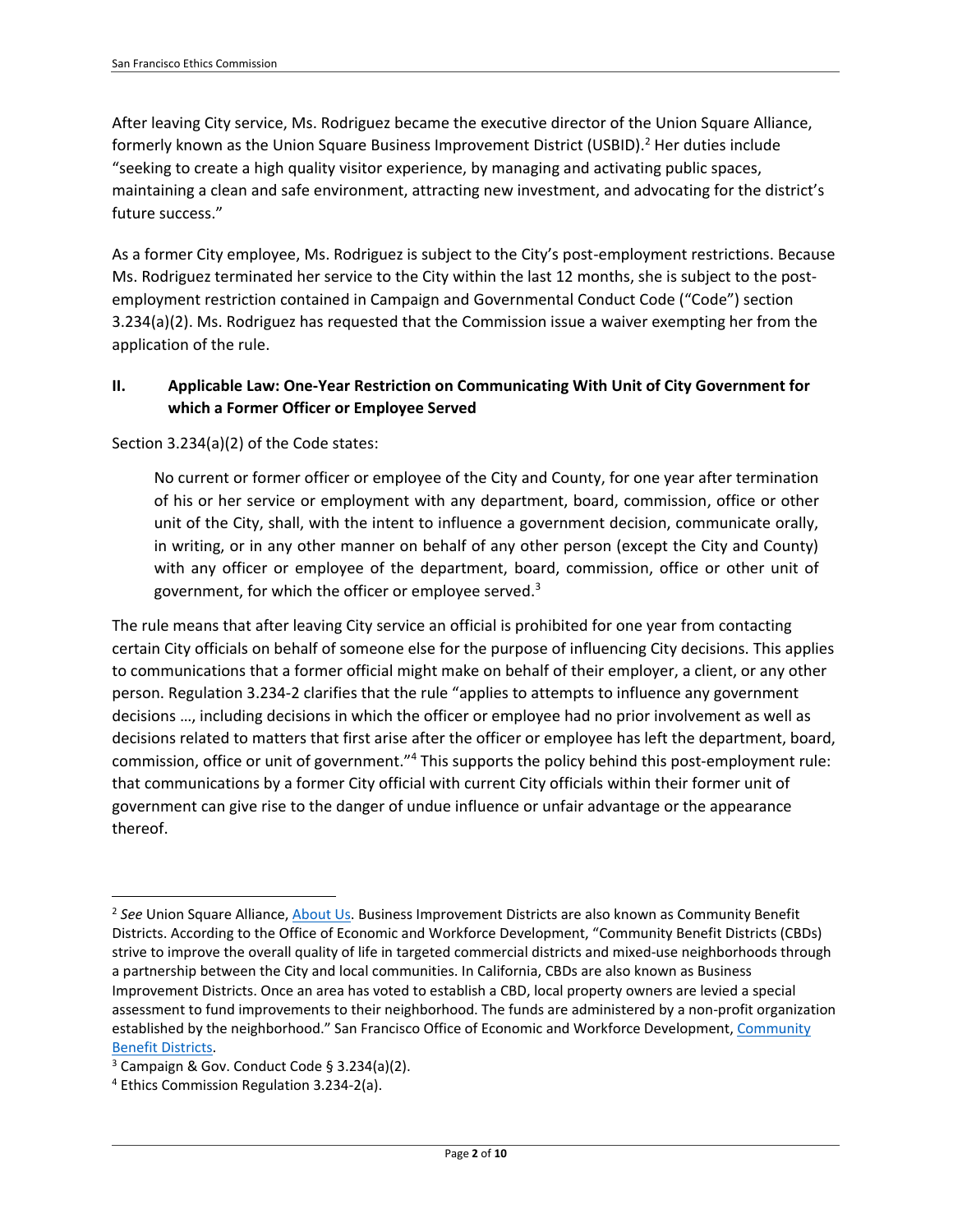The public's trust in the integrity of City decision making is damaged insofar as former officials appear to use their recent status as a City official to secure beneficial outcomes for an employer, client, or other person. It does not matter if the former official worked on the particular decision that they now hope to influence; that issue is addressed through other post-employment rules. 5 The one-year prohibition on communicating with one's former unit of government is a broad rule meant to prohibit a type of influence that gives rise concerns about the fairness of governmental decision making. The purpose and findings section within the ethics chapter of the Code states:

Government decisions of officers and employees of the City and County should be, and should appear to be, made on a fair and impartial basis. The practice of former officers and employees communicating with their former colleagues on behalf of private interests and the practice of current officers of the City and County communicating with other officers and employees on behalf of any other person for compensation creates the potential for, and the appearance of, undue influence, favoritism or preferential treatment. Prohibiting former officers and employees from communicating orally, in writing, or in any other manner with their former colleagues for specified periods of time and prohibiting current officers from communicating orally, in writing, or in any other manner with other officers and employees of the City and County on behalf of any other person for compensation will eliminate both actual and perceived undue influence, favoritism or preferential treatment without creating unnecessary barriers to public service.<sup>6</sup>

The law explains which City officials a former official is prohibited from contacting. The Code prohibits former officials from contacting "the department, board, commission, office or other unit of government, for which the officer or employee served."<sup>7</sup> Regulation 3.234-5 further clarifies that "department, board, commission, office or other unit of government for which a City officer or employee served" includes both

- A. the unit of City government that the officer or employee directly served at the time he or she left City service or transferred to another department, board, commission, office or other unit of City government, including any government unit to which the officer or employee was loaned at that time; and
- B. any other unit of City government subject to the direction and control of the body of City government that the former official directly served.<sup>8</sup>

Thus, former officials are prohibited from contacting either the unit of City government that they directly served or another unit of City government directed and controlled by that unit of City government.

Regulation 3.234-5 also provides guidance on how to determine the scope of the unit of government that the former official directly served. The factors included in the regulation are:

<sup>5</sup> *See* Campaign & Gov. Conduct Code §§ 3.234(a)(1)(A), (a)(3).

<sup>6</sup> *Id.* at § 3.200(e).

<sup>7</sup> *Id.* at § 3.234(a)(2).

<sup>8</sup> Ethics Commission Regulation 3.234-5(a)(1) (emphasis added).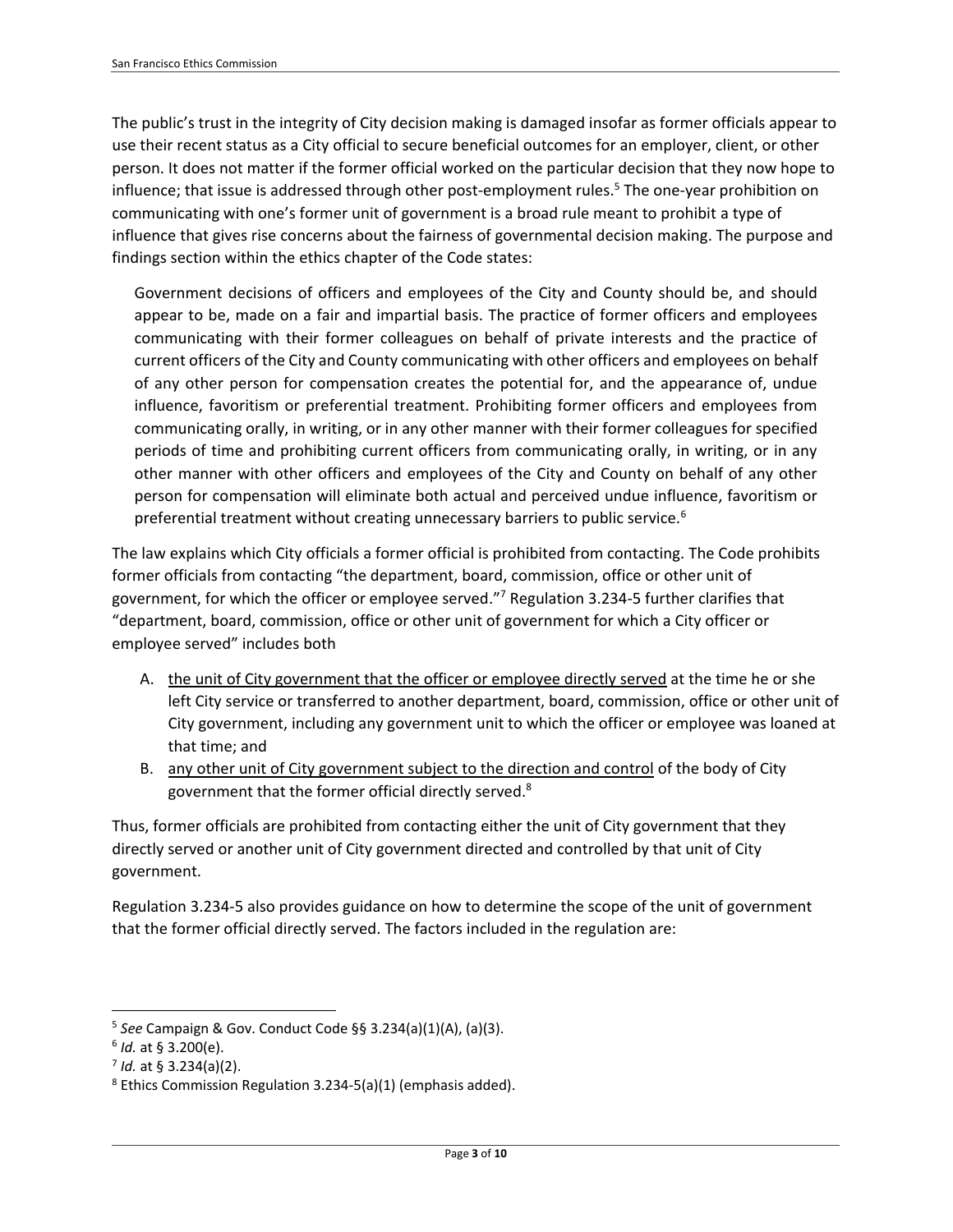- A. the unit of government that controlled the budget, personnel and other operations related to the officer's or employee's position;
- B. the department or agency on which the officer's or employee's position was listed in the City's conflict of interest code (Article III, Chapter 1 of the San Francisco Campaign and Governmental Conduct Code);
- C. whether the law creating a unit of government suggests that it was a separate entity; and
- D. any other factors the Ethics Commission deems relevant.<sup>9</sup>

These factors help to clarify that the rule should not be construed too narrowly by, for example, finding that an official only served a division of a department and thus is not prohibited from contacting officials in other divisions.

# **III. Application of 3.234(a)(2) to Officials within the Office of Cannabis (OOC)**

Because Ms. Rodriguez was the Director of the Office of Cannabis until October 11, 2021, section 3.234(a)(2) applies to Ms. Rodriguez and will continue to apply for one year after that date. She is prohibited from contacting, on behalf of another person and with the intent to influence a government decision, any official within the unit of government that she formerly served or any official within a unit of government directed and controlled by that unit of government.

The rule clearly prohibits Ms. Rodriguez from contacting officials within the Office of Cannabis. Additionally, she is prohibited from contacting officials within the City Administrator's office. This is because the City Administrator's office constitutes the unit of government that Ms. Rodriguez served under Regulation 3.234-5(a)(2). OOC does not have a budget separate from that of the City Administrator's office. The Mayor's budget for FY22 and FY23 indicates that OOC is a division of the City Administrator's Office.<sup>10</sup> This meets the first factor in Regulation 3.234-5(a)(2). The Director of the Office of Cannabis is also listed under the City Administrator's office in the Campaign and Governmental Conduct Code for purposes of Form 700 filing obligations.<sup>11</sup> This meets the second factor in Regulation 3.234-5(a)(2). The law creating OOC clearly states that the office is a division of the City Administrator's office: "The Mayor shall establish an Office of Cannabis *under the direction of the City Administrator* to oversee the implementation of laws and regulations governing cannabis in San Francisco. The City Administrator shall appoint a Director of the Office of Cannabis."<sup>12</sup> This meets the third factor in Regulation 3.234-5(a)(2). The fourth factor of Regulation 3.234-5(a)(2) broadly includes any other factors the Ethics Commission deems relevant. It is relevant that the City Administrator's website lists OOC as one of its divisions.<sup>13</sup> Also, Ms. Rodriguez reported to the City Administrator herself as well as two deputy City Administrators, further indicating that she directly served that office.

<sup>9</sup> *Id*. at Regulation 3.234-5(a)(2).

<sup>&</sup>lt;sup>10</sup> Mayor's Office of Public Policy And Finance, *Proposed Budget*, Fiscal Years 2021-2022 and 2022-2023 pp. 131, 135. "City Administrator's Office provides services through the following divisions: … Office of Cannabis coordinates with other city departments to review cannabis business license applications and ensure compliance with all applicable laws and regulations."

<sup>&</sup>lt;sup>11</sup> Campaign & Gov. Conduct Code § 3.1-251: General Services Agency – City Administrator.

<sup>&</sup>lt;sup>12</sup> Administrative Code § 2A.420(a) (emphasis added).

<sup>13</sup> *See* Office of the City Administrator, [Divisions.](https://sfgsa.org/departments-divisions-offices)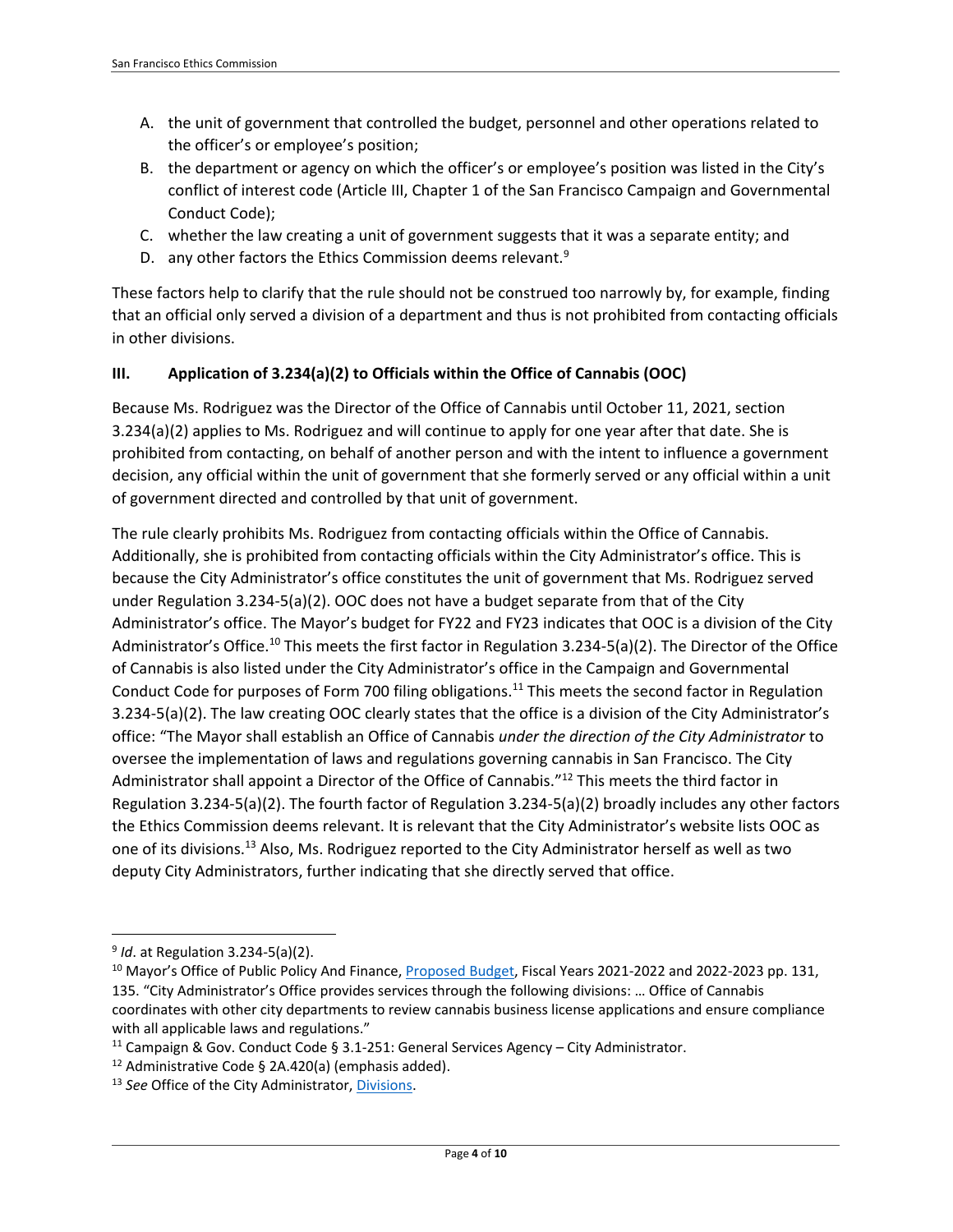On balance, the factors in Regulation 3.234-5(a)(2) indicate that the unit of government that Ms. Rodriguez served includes both the Office of Cannabis and the City Administrator's office. For purposes of the post-employment restriction in section 3.234(a)(2), she is therefore considered an employee of the City Administrator's office. Thus, section 3.234(a)(2) applies to her communications with officials in OOC, the City Administrator's office, and any unit of government subject to the direction and control of those offices.

The Office of Cannabis does not appear to direct or control any other unit of City government.

The City Administrator's office, however, oversees many City departments, offices, and programs, which are units of government that are subject to the direction and control of the City Administrator's office under Regulation 3.234-5(a)(1)(B). The regulations do not provide factors for determining when a unit of government is "subject to the direction and control" of another unit of government; Regulation 3.234- 5(a)(2) only provides factors for determine the scope of the unit of government that the official in question "directly served." The only discussion of the concept of direction and control that appears in the regulation is in an example. The example states:

The General Services Agency (GSA) is comprised of a broad array of departments, divisions, programs, and offices reporting to the Office of the City Administrator. Among the departments under GSA's oversight is the Department of Technology (DT). A former employee of DT would be considered a former employee of the DT and not of GSA or the other departments under GSA's control. Although DT is under the direction and control of GSA, DT and the other departments under GSA function as separate departments. In contrast, a former employee in the City Administrator's Office would be considered to have served GSA and DT and all other departments under GSA because all those departments are under the direction and control of the City Administrator.<sup>14</sup>

This example indicates that the General Services Agency (another term used for the City Administrator's office) directs and controls the Department of Technology (DT). That means that employees of the City Administrator's office would be prohibited from contacting officials within DT after leaving City service. Although the example does not explain which facts indicate that DT is under the direction and control of the City Administrator's office, it appears to conclude that because DT is placed within the City Administrator's oversight, it is subject to the direction and control of the City Administrator.

Additionally, the example states that officials within DT would not be prohibited from contacting officials within the City Administrator's office or the departments it oversees. This appears to be because the City Administrator's office is not considered the same unit of government as DT. This is in line with the factors that define what constitutes the same unit of government: DT has its own budget in the Mayor's budget proposal;<sup>15</sup> DT officials who file the Form 700 are listed in a separate section of the Code from other GSA divisions;<sup>16</sup> and the law that created DT appears to suggest it is a separate entity from the City Administrator's office.<sup>17</sup> Thus, when the example says that a "former employee of DT

<sup>&</sup>lt;sup>14</sup> Ethics Commission Regulation 3.234-5(a)(2) (emphasis added).

<sup>&</sup>lt;sup>15</sup> Mayor's Office of Public Policy And Finance[, Proposed Budget,](https://sfmayor.org/sites/default/files/FY22%20and%20FY23%20Budget%20Book%20Final%20for%20Web.pdf) Fiscal Years 2021-2022 and 2022-2023 p. 143.

<sup>&</sup>lt;sup>16</sup> Campaign & Gov. Conduct Code § 3.1-253, General Services Agency – Technology, Department Of.

<sup>&</sup>lt;sup>17</sup> San Francisco Board of Supervisors, [File 080886](https://sfgov.legistar.com/View.ashx?M=F&ID=2604176&GUID=661B6AE1-F1D4-4D48-BFB5-8EAB438AF75A) § 11.86.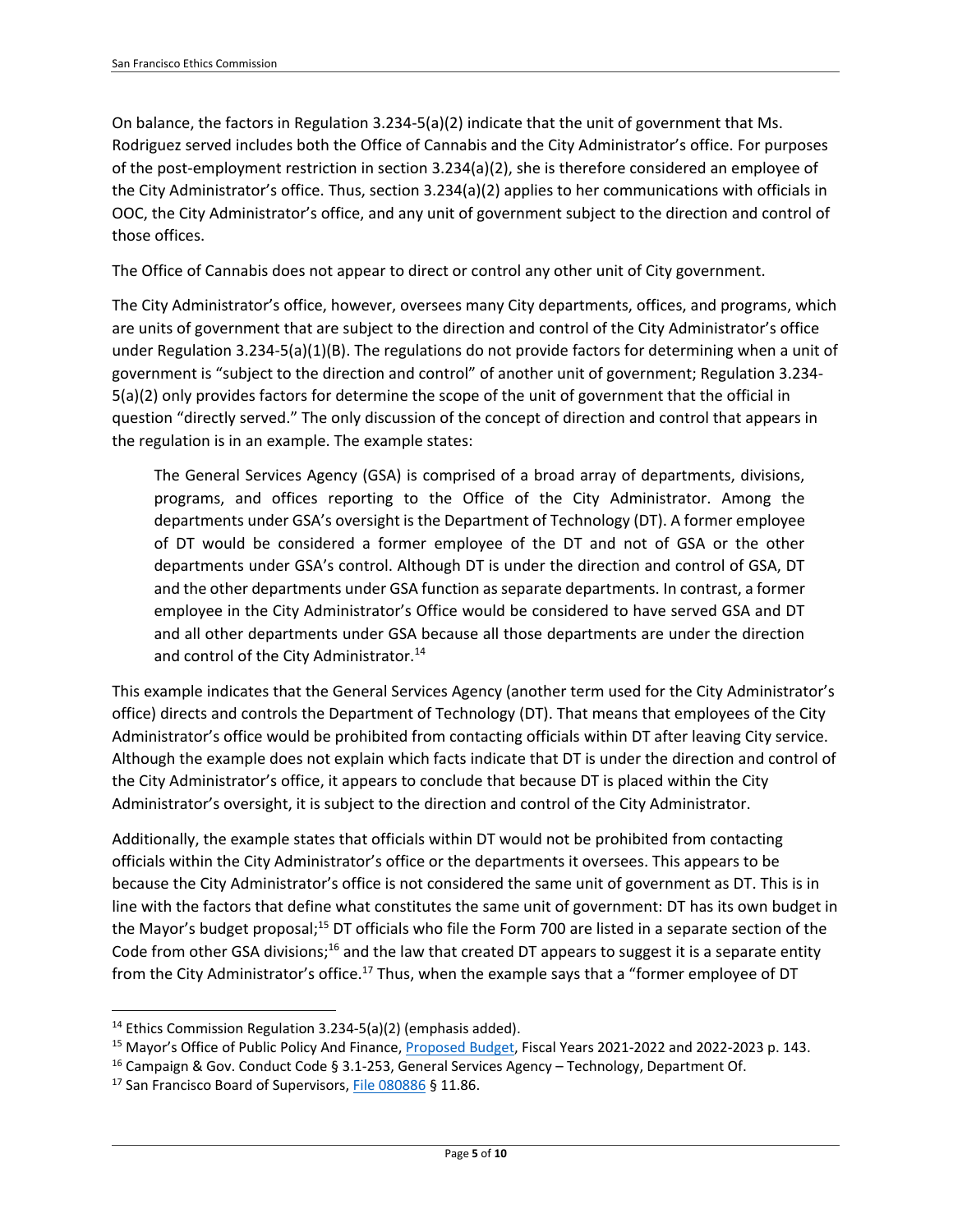would be considered a former employee of the DT and not of GSA or the other departments under GSA's control," that seems to be based on the fact that DT, unlike most City Administrator divisions, is not considered part of the same unit of government under Regulation 3.234-5(a)(2). This is different from the Office of Cannabis: OOC is clearly part of the same unit of government as the City Administrator's office under the factors in Regulation 3.234-5(a)(2), and OOC employees are thus considered employees of the City Administrator's office for purposes of this rule.

Based on the regulations, Ms. Rodriguez directly served a unit of government that includes OOC and the City Administrator's office. The regulations indicate that all divisions of the City Administrator's office are "subject to the direction and control" of the City Administrator's office. Thus, the rule in section 3.234(a)(2) prohibits Ms. Rodriguez from communicating with any officials within OOC, the Administrator's office, or any division of the City Administrator's office on behalf of any other person with the intent to influence a government decision. As Regulation 3.234-5 states, "a former employee in the City Administrator's Office would be considered to have served GSA and DT and all other departments under GSA because all those departments are under the direction and control of the City Administrator."<sup>18</sup> This would prohibit her from communicating with the Department of Public Works and the Entertainment Commission, both of which are divisions of the City Administrator's office.

In her waiver request, Ms. Rodriguez indicates that she anticipates communicating with the Police Department, the Recreation and Park Department, and the Department of Homelessness and Supportive Housing. Ms. Rodriguez does not report to have directly served any of these departments in the last twelve months, nor are any of these departments subject to the direction and control of the City Administrator's office. Thus, the rule in section 3.234(a)(2) does not prohibit Ms. Rodriguez from communicating with official in these departments, and no waiver is necessary regarding these departments.

# **IV. Waiver**

Notwithstanding the prohibition in section 3.234(a)(2), the Code enables the Commission to grant a waiver allowing an individual to engage in communications with City officials that would otherwise be prohibited "if the Commission determines that granting a waiver would not create the potential for undue influence or unfair advantage."<sup>19</sup> Regulation 3.234-5 further states that "the Commission shall not approve any request for a waiver from the permanent or one-year bans … unless the Commission makes a finding that granting such a waiver would not create the potential for undue influence or unfair advantage.<sup>20</sup>

This standard for assessing when a waiver can be issued is a strict test: it envisions that waivers will be issued when there is no danger for undue influence or unfair advantage. This is different from postemployment waivers that can be granted to commissioners who by law must be appointed to represent certain professions, trades, businesses, unions or associations.<sup>21</sup> Because these types of required appointments carry an inherent level of crossover between the individual's profession and the

<sup>18</sup> Ethics Commission Regulation 3.234-5(a)(2).

<sup>&</sup>lt;sup>19</sup> Campaign & Gov. Conduct Code § 3.234(c)(1).

<sup>20</sup> Ethics Commission Regulation 3.234-4(a)(4).

<sup>21</sup> *See id.* at Regulation 3.234-4(b)(1).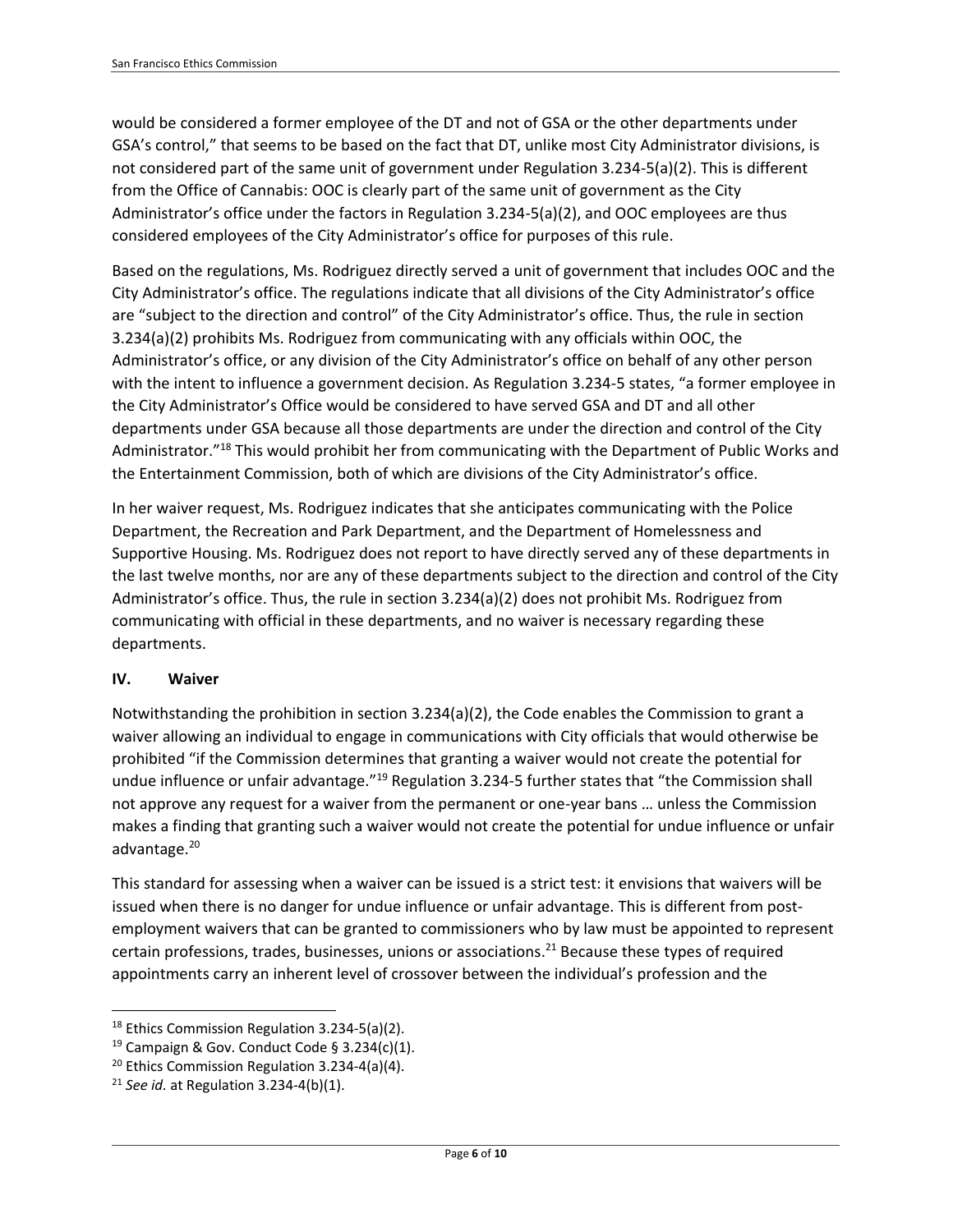jurisdiction of their former commission, the standard for when a waiver can be issued is more generous. In April 2021, for example, the Commission considered a request from a former Historic Preservation Commissioner regarding the rule in section 3.234(a)(2). Because this individual was appointed to represent a particular profession, the Commission considered the request by balancing the need for the waiver (on the part of the individual and the appointing authority) against any potential for undue influence or unfair advantage.<sup>22</sup> By contrast, Ms. Rodriguez was not a member of City board or commission who was appointed to represent a profession, trade, business union or association. Thus, her waiver request must be considered under the stricter, narrower rule that the waiver must not create any potential for undue influence or unfair advantage.

In determining whether the requestor's anticipated conduct would create any potential for undue influence or unfair advantage, the Commission may consider:

- the nature and scope of the communications the individual will have with his or her former department, board, commission, office, or unit of government;
- the subject matter of such communications;
- the former position held by the officer or employee;
- the type of inside knowledge that the individual may possess; and
- $\bullet$  any other factors the Commission deems relevant.<sup>23</sup>

# A. City Administrator's Office

In her waiver request, Ms. Rodriguez asks for a waiver that would allow her to engage in communications with the City Administrator's office that would otherwise be prohibited under section 3.234(a)(2). Under the factors described above, this kind of waiver is not appropriate. First, Ms. Rodriguez was the director of an office within the City Administrator's office. She reported to the City Administrator and to two deputy City Administrators. Ms. Rodriguez provided monthly memoranda to the City Administrator, and the City Administrator had appointment authority for her position. In addition, Ms. Rodriguez worked with the City Admonitor's office on press inquiries and legislative matters, and budget matter, and drafted the racial equity report for the City Administrator's office. Her role thus entailed direct contact with various officials within the City Administrator's office, including the City Administrator and other high level officials within the office. This increases the potential for undue influence and unfair advantage if she were to then contact officials within the City Administrator's office on behalf of private parties; whether she intended it or not, her recent professional relationship with the office would have the potential of her receiving preferential treatment if she were to seek to influence officials within that office.

Additionally, the subject matter of Ms. Rodriguez's anticipated communications with the City Administrator's office raise concerns about undue influence and unfair advantage. She would contact the City Administrator's office "to seek recourse and/or accountability regarding any delays or

<sup>&</sup>lt;sup>22</sup> See San Francisco Ethics Commission, April 9, 2021 Regular Meeting, Agenda Item 6 - Discussion and possible [action regarding request for waiver of post-employment restriction for Aaron Hyland.](https://sfethics.org/wp-content/uploads/2021/04/2021.04.09-Agenda-Item-6-Hyland-Waiver-Memo-FINAL.pdf) <sup>23</sup> *Id.* (formatting added).

Page **7** of **10**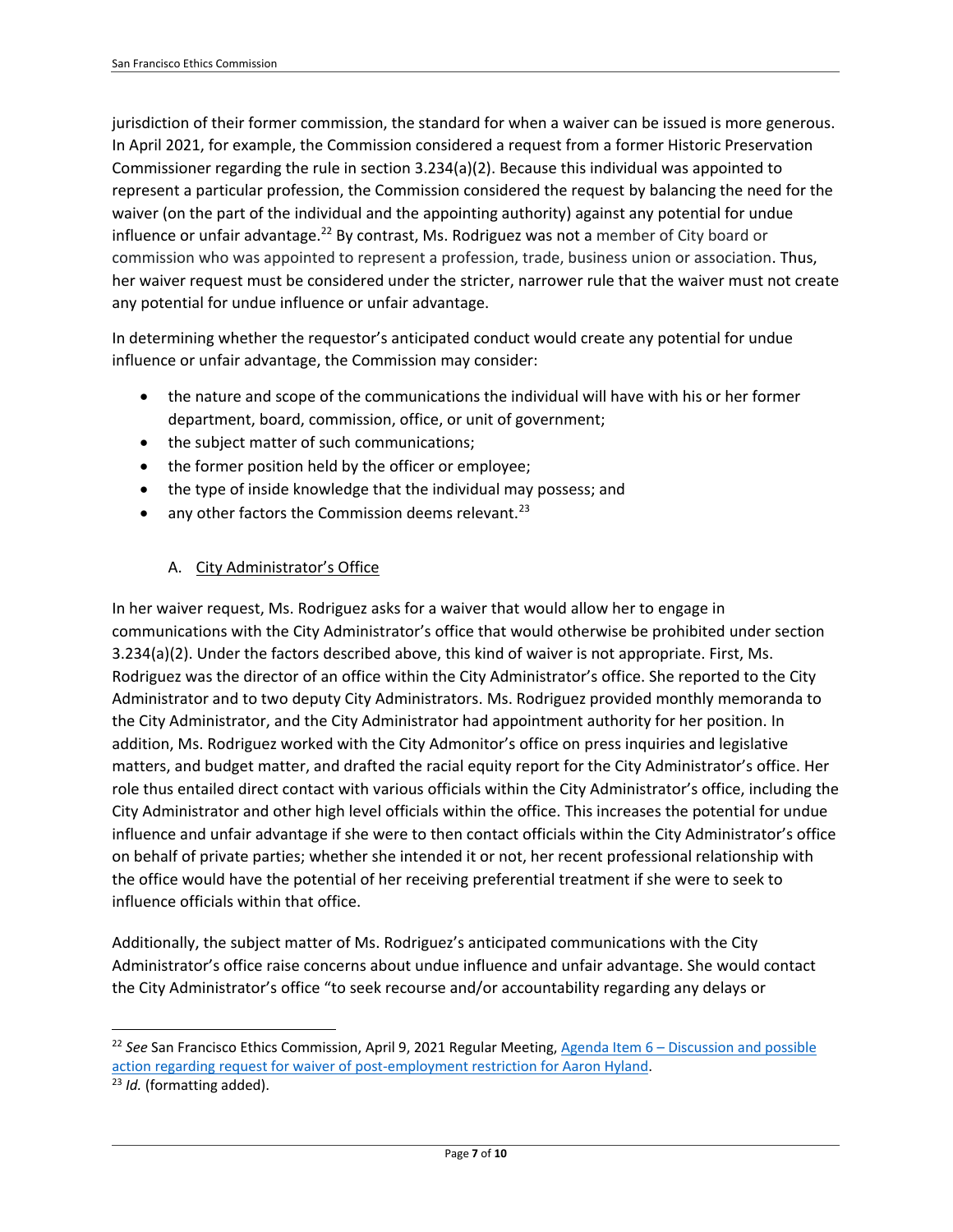challenges that might arise in connection with my interactions with the Entertainment Commission or DPW." This type of communication raises the potential for undue influence or unfair advantage. By contacting the City Administrator's office, Ms. Rodriguez would seek to have City Administrator officials intervene in matters that involved her new employer and were not resolved in the preferred way or within the preferred timeframe. Her recent service to that office raises the danger that she may receive preferential treatment and would be able to seek better outcomes than are available to others because of her prior role with the office.

The fact that Ms. Rodriguez would not be communicating with the City Administrator's office on matters related to cannabis permitting or racial equity, subject matters on which she worked as a City employee, does not overcome the danger for undue influence and unfair advantage described above. Crossover in the subject matter of one's prior City work and one's new private employment is not required for the rule to apply; Regulation 3.234-2(a) states that the rule prohibits communications regarding "decisions in which the officer or employee had no prior involvement as well as decisions related to matters that first arise after the officer or employee has left the department, board, commission, office or unit of government."<sup>24</sup> Although crossover in subject matter would make the potential for undue influence and unfair advantage greater, a lack of such crossover does not remove that danger. It is primarily the relationship the former official recently had with the City that gives rise to the ethical dangers addressed by section 3.234(a)(2), not the former official's involvement in any particular project or subject matter area.

On balance, a waiver should not be granted that would permit Ms. Rodriguez to engage in communications with the City Administrator's office that would otherwise be prohibited under section 3.234(a)(2). Such communications are clearly within the scope of what that code section seeks to prevent.

# B. Entertainment Commission

In her waiver request, Ms. Rodriguez asks for a waiver to allow her to engage in communications with the Entertainment Commission that would otherwise be prohibited under section 3.234(a)(2). The nature of her anticipated communications would be "to obtain street closure permits and amplified sound permits." Such a waiver should not be granted.

The Entertainment Commission is closely tied to the City Administrator's office, which is the unit of government that Ms. Rodriguez served, as that term is defined in Regulation 3.234-5(a)(2). The Entertainment Commission does not have a budget separate and apart from the City Administrator's budget.<sup>25</sup> The Entertainment Commission is a very small office, with only 5.8 full-time employees and \$1.2 million allocated to its operations in fiscal year 2020-21.<sup>26</sup>

Ms. Rodriguez indicates that she interacted with the Entertainment Commission during her work for the City, which heightens the potential that any communications she might have with the office now would

<sup>&</sup>lt;sup>24</sup> Ethics Commission Regulation 3.234-2(a).

<sup>&</sup>lt;sup>25</sup> Mayor's Office of Public Policy And Finance[, Proposed Budget,](https://sfmayor.org/sites/default/files/FY22%20and%20FY23%20Budget%20Book%20Final%20for%20Web.pdf) Fiscal Years 2021-2022 and 2022-2023 pp. 132-36.

<sup>&</sup>lt;sup>26</sup> City and County of San Francisco Board of Supervisors, Budget and Legislative Analyst, Policy Analysis Report: [Analysis of the City Adm](https://sfbos.org/sites/default/files/BLA.City%20Administrator.102221.pdf)inistrator's Office p. 8.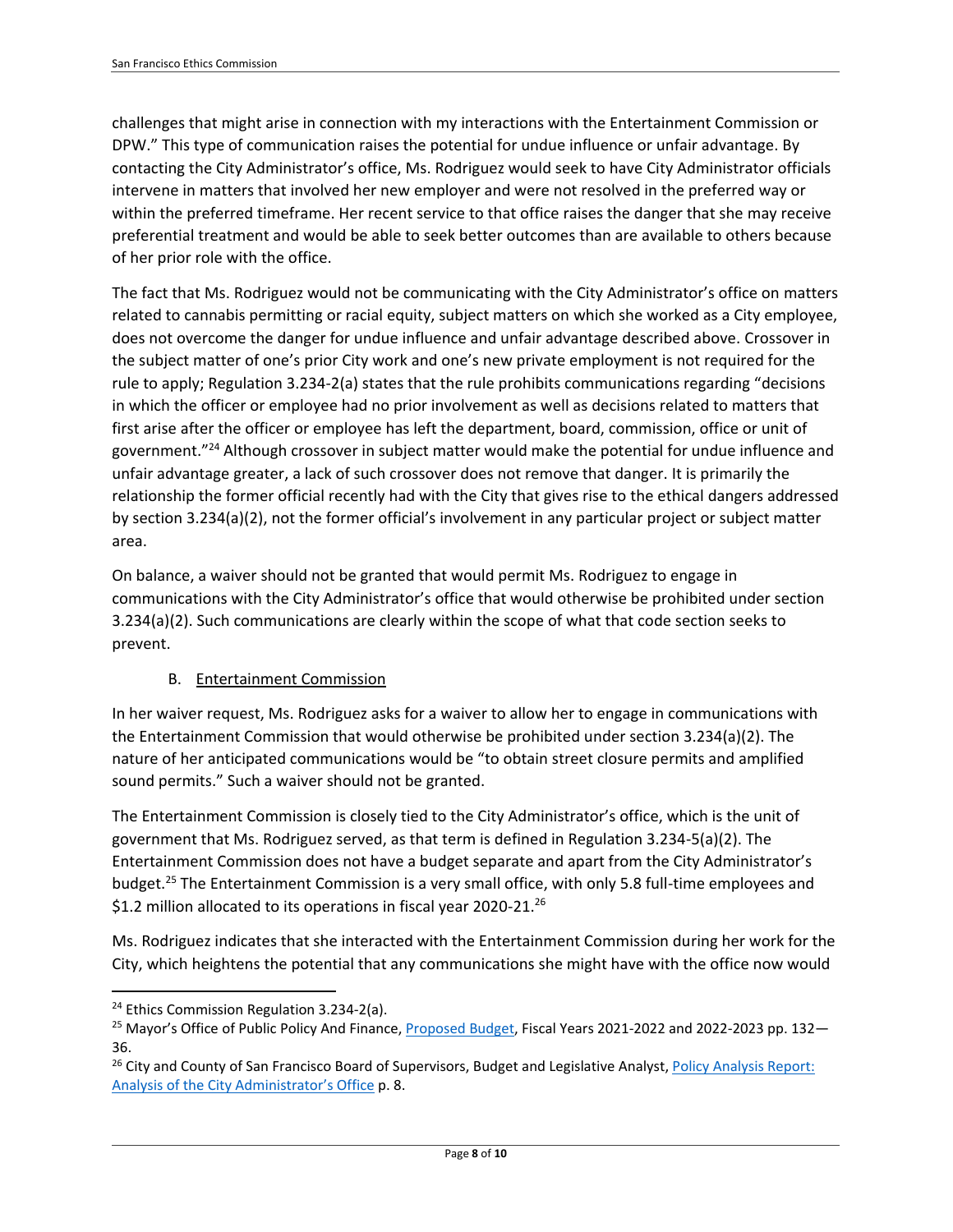result in some degree of undue influence and unfair advantage. First, Ms. Rodriguez indicates that the Entertainment Commission participated in scoring cannabis grant applications. Second, one of the Entertainment Commission's five employees is a member of the Cannabis Oversight Committee, with which Ms. Rodriguez worked in her role as OOC director.<sup>27</sup> Although these prior contacts with the Entertainment Commission are not necessary in order for section 3.234(a)(2) to apply, they indicate a clear potential for undue influence and unfair advantage if Ms. Rodriguez were to contact the office now.

On balance, it cannot be said that a waiver allowing Ms. Rodriguez to communicate with Entertainment Commission officials with the intent to influence government decisions "would not create the potential for undue influence or unfair advantage," which is the high bar set for waivers under section 3.234(c)(1).<sup>28</sup> Thus, no waiver should be granted to allow for communications with the Entertainment Commission.

# C. Department of Public Works

In her waiver request, Ms. Rodriguez asks for a waiver to allow her to engage in communications with the Department of Public Works (DPW) that would otherwise be prohibited under section 3.234(a)(2). The nature of her communications would be related to "cleanliness issues, … streetscapes and public realm projects." Such a waiver should not be granted.

Ms. Rodriguez indicates that she did not interact with DPW officials during her time at OOC. Her waiver request states, "I did not work with DPW at all because it is not involved in cannabis-related work." However, neither prior contacts with certain officials nor prior work on certain types of matters are required in order for section 3.234(a)(2) to apply. In fact, the regulations specify that the rule prohibits attempts to influence government decisions, "including decisions in which the officer or employee had no prior involvement ....<sup>"29</sup> Section 3.234(a)(2) clearly envisions that the rule will prohibit communications with City officials that the former official had not directly worked with during City service.

Likewise, a lack of prior contacts with DPW does not indicate that there is no potential for undue influence or unfair advantage if Ms. Rodriguez contacted the office now. For one, because of her recent high level position as director of an office within the same broader organization as DPW (the City Administrator's office), DPW officials may consider Ms. Rodriguez to be a former colleague and may be inclined to treat her in a preferential manner. This may happen even if Ms. Rodriguez had not worked directly with a given DPW official and even if she does not solicit or expect preferential treatment. Department heads are among the highest level officials in City government. They are widely known throughout the City organization and are often treated deferentially by other City officers and employees. Additionally, the appearance of undue influence and unfair advantage in the eyes of the

<sup>&</sup>lt;sup>27</sup> Dylan Rice, the Senior Analyst with the Entertainment Commission, is a member of the Cannabis Oversight Committee. *See* San Francisco Cannabis Oversight Committee Regular Meeting, October 6, 2021[, Minutes;](https://officeofcannabis.sfgov.org/node/2752) San Francisco Entertainment Commission, [Contact Us.](https://sfgov.org/entertainment/contact-us)

<sup>&</sup>lt;sup>28</sup> Campaign & Gov. Conduct Code § 3.234(c)(1).

<sup>&</sup>lt;sup>29</sup> Ethics Commission Regulation 3.234-2(a).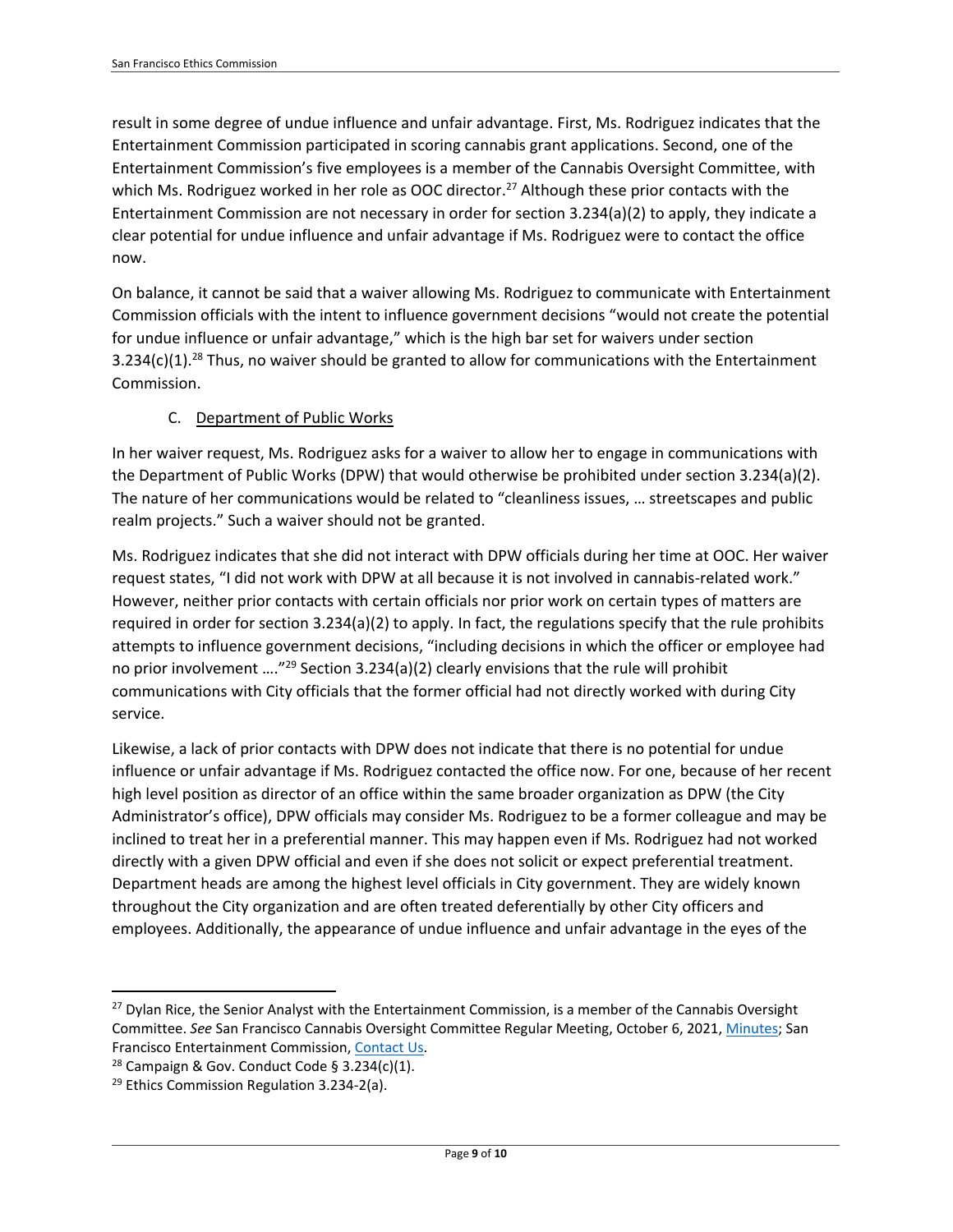public is still present regardless of whether prior contacts with certain officials took place during the individual's time in City service.

On balance, it cannot be said that a waiver allowing Ms. Rodriguez to communicate with DPW officials with the intent to influence government decisions "would not create the potential for undue influence or unfair advantage," which is the high bar set for waivers under section  $3.234(c)(1).^{30}$  Thus, no waiver should be granted to allow for communications with DPW.

## **V. Conclusion**

Ms. Rodriguez anticipates contacting the City Administrator's office, DPW, and the Entertainment Commission in ways that would violate section 3.234(a)(2), and she requests a waiver to allow these communications. Communications with the Office of Cannabis would also be prohibited, but Ms. Rodriguez has not requested a waiver to communicate with that office.

This memorandum recommends that no waiver be granted to permit otherwise prohibited communications with the City Administrator's office, the Entertainment Commission, or DPW because it is not the case that such communications would not create the potential for undue influence or unfair advantage, which is the standard under the law for granting a waiver.

Ms. Rodriguez also anticipates communicating with the Police Department, the Recreation and Park Department, and the Department of Homelessness and Supportive Housing, which would not be prohibited under section 3.234(a)(2) and therefore does not require a waiver.

 $30$  Campaign & Gov. Conduct Code § 3.234(c)(1).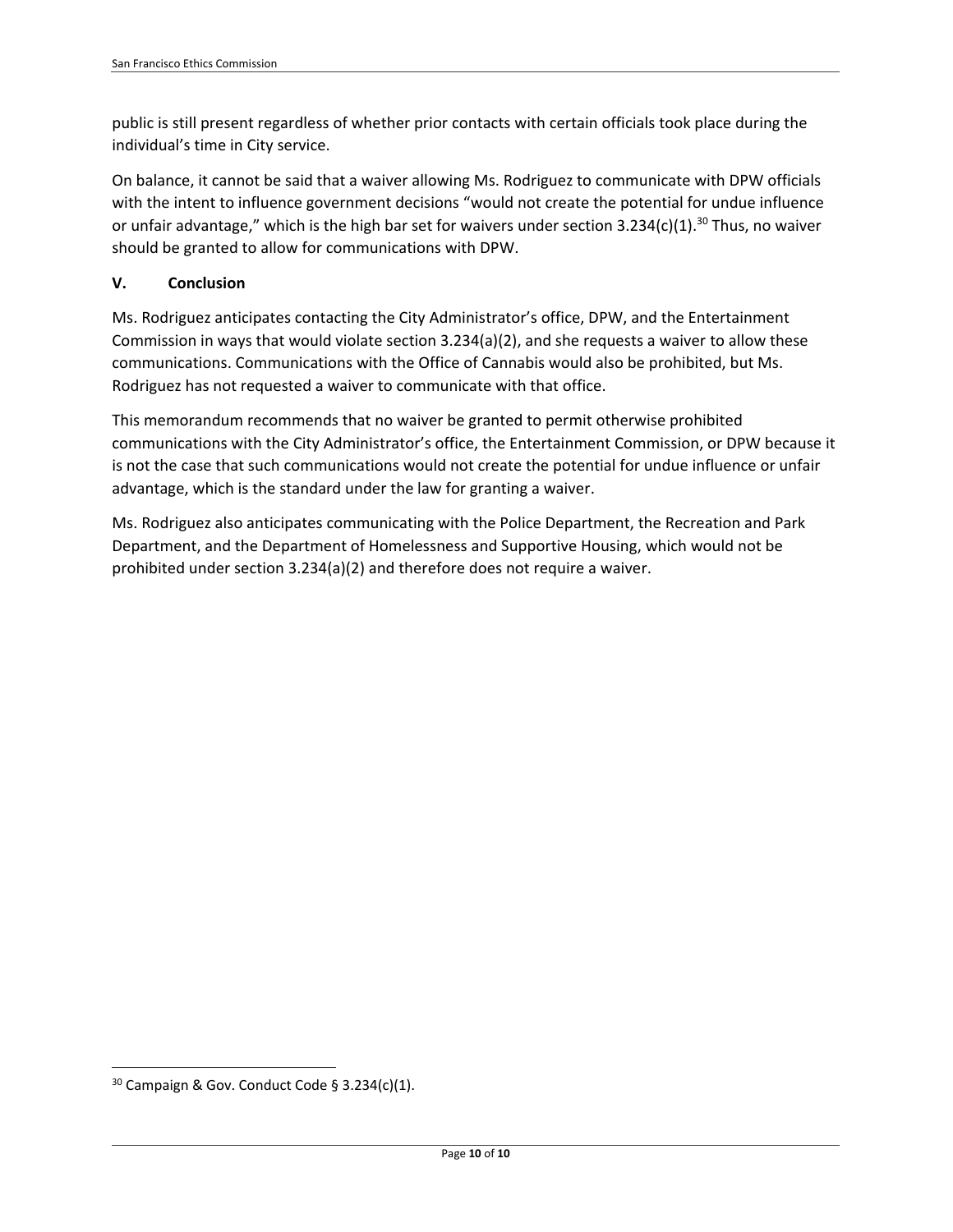### November 11, 2021

### **VIA EMAIL**

LeeAnn Pelham, Executive Director San Francisco Ethics Commission 25 Van Ness Ave. Suite 220 San Francisco, CA 94102

#### Re: Waiver Request - One-Year Revolving Door Rule Campaign & Governmental Conduct Code § 3.234(a)(2), (c)(1)

Dear Director Pelham.

I am the Executive Director of the Union Square Alliance ("Alliance") and I am writing to request a waiver of the one-year ban set forth in San Francisco Campaign and Governmental Conduct Code section 3.234(a)(2).

The Commission may grant such a waiver if it "would not create the potential for undue influence or unfair advantage." (Section 3.234(c)(1).) The reasons why granting my request would not create such potential, as well as the relevant factual background, are set forth below.

### 1. Scope of Waiver Request.

For the sake of clarity, my request for a waiver is with respect to communications with following: (1) the City Administrator's Office ("CAO"); and (2) any department or division overseen by the CAO, other than the Office of Cannabis ("OOC") where I worked.

To the extent the Commission denies my request with respect to the CAO or any of its divisions and departments, I ask that it grant it with respect to the other(s).

In this regard, please note that I believe that it is - at best - unclear that the one-year ban even applies to my communications with other departments or divisions overseen by the CAO given that they mostly operate separately with little to no budgetary, personnel or operational overlap. (See SFEC Reg. 3.234-5(a).)

Indeed, the first example in Regulation 3.234-5(a) suggests that I was not an "employee" of these other divisions and departments for purposes of the one-year ban:

"The General Services Agency (GSA) is comprised of a broad array of departments, divisions, programs, and offices reporting to the Office of the City Administrator. Among the departments under GSA's oversight is the Department of Technology (DT). A former employee of DT would be considered a former employee of the DT and not of GSA or the other departments under GSA's control. Although DT is under the direction and control of GSA, DT and the other departments under GSA function as separate departments." (Emphasis added.)

Nevertheless, in the spirit of good faith and full disclosure, I am requesting that the Commission explicitly recognize that there is also no potential for undue influence or unfair advantage, and grant a waiver with respect to these other CAO departments and divisions.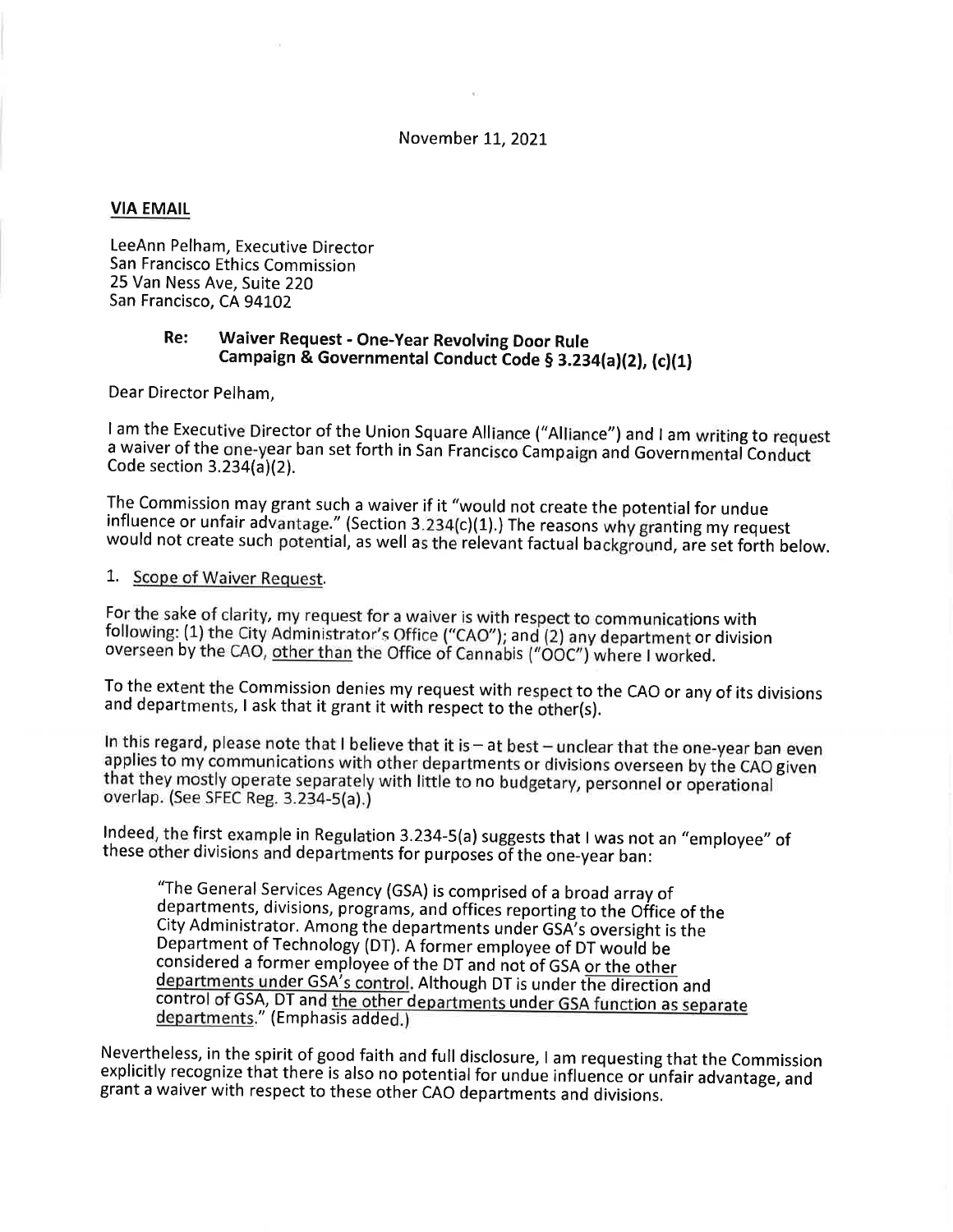### 2. My Former Position for the City.

Until October 11, 2021, I was the Director of the OOC, which oversees the implementation of laws and regulations governing cannabis in San Francisco. The OOC duties and functions are set forth in Administrative Code Section 2A.420. I was the OOC Director for about 2.5 years.

As the Director of the OOC, my primary responsibilities included:

- Overseeing the permitting process for the cultivation, manufacture, retail, and delivery of cannabis in San Francisco, prioritizing the interests of individuals negatively impacted by the war on drugs;
- Managing the division's grant program;  $\bullet$
- Directing all of its enforcement and compliance efforts;  $\bullet$
- Overseeing certain aspects of various public events (e.g., Grass Lands stage at Outside Lands):
- Facilitating the work of the Cannabis Oversight Committee, which is tasked with making recommendations to the Board of Supervisors and Mayor on the effectiveness of City cannabis laws and regulations, and the overall health and stability of the cannabis industry in San Francisco; and
- Representing the division publicly, managing staff, and maintaining the division's ۰ budget.

In order to accomplish the above duties, I managed a team of about eight people: a deputy director, associate director of grants, associate director of compliance and enforcement, associate director of oversight, two permit analysts, one fellow, and an intern.

3. My Former Position's Relationship with the CAO.

Pursuant to Administrative Code Section 2A.420(a), the OOC is under the direction of the City Administrator, who appoints its director.

In this regard, I reported to Deputy Directors Ken Bukowski and Rachel Cukierman in the CAO. I reported to the City Administrator herself through monthly memoranda; if additional briefing was needed, I would meet with her with respect to those specific, reported items. Most of the matters I discussed with the City Administrator and her deputies were related to cannabis permitting issues, dispensary problems and/or controversial locations. We did not discuss in any substantial way other City-related issues such as street closure or amplified sound permits, or streetscape issues.

I also worked on some press inquiries and legislative matters with the City Administrator's team, and I worked with the CAO's Office of Finance on OOC budget issues. Finally, I consulted with the City Administrator's team with respect to the racial equity report I drafted for the entire CAO. (See below for more information regarding this report.)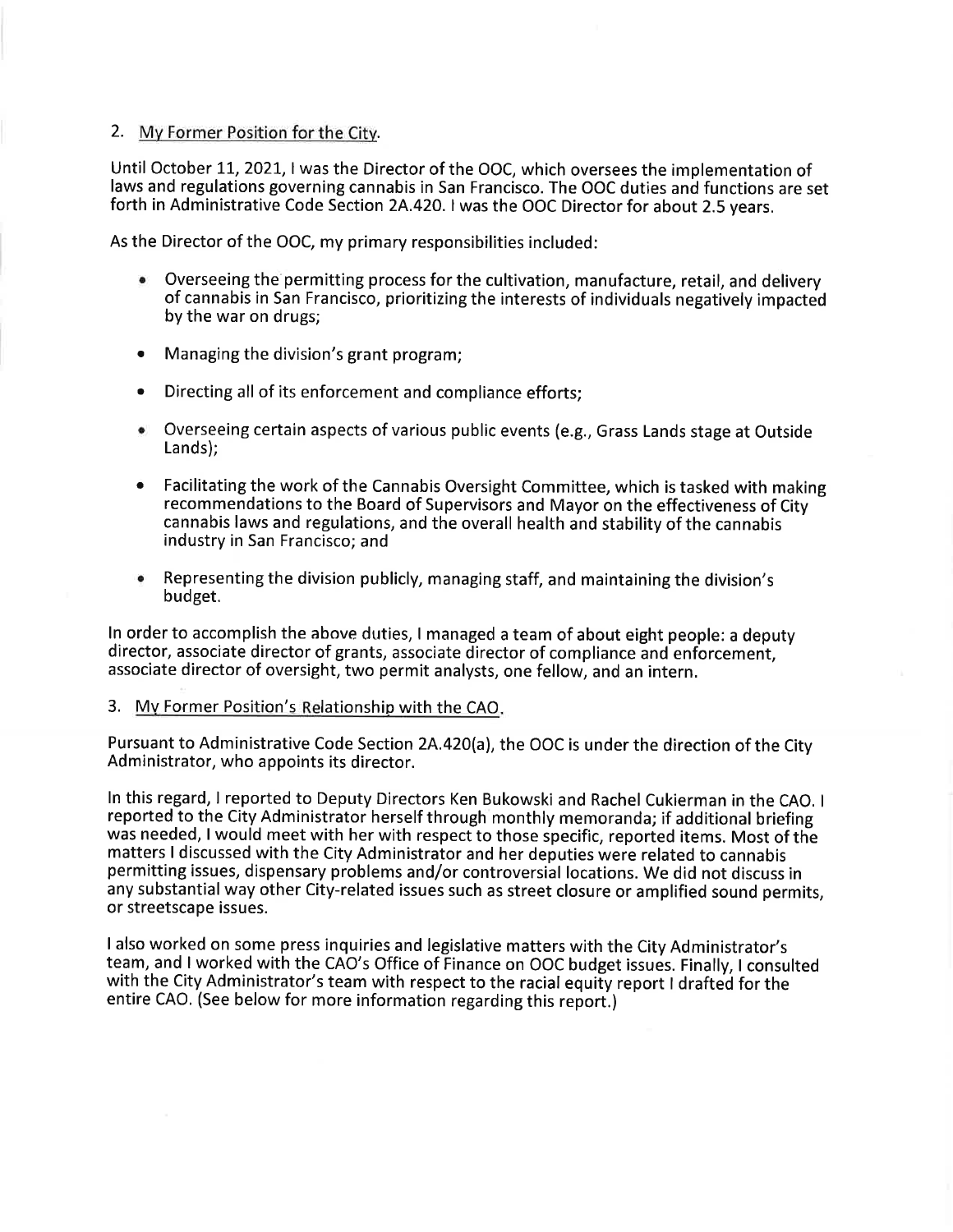### 4. The CAO's Oversight Structure.

The CAO's oversight responsibilities encompass at least twenty-six (26) disparate departments and/or divisions, ranging from Animal Care & Control and the Chief Medical Examiner to the County Clerk and the Department of Real Estate.

An October 22, 2021 report by the Budget and Legislative Analyst sets out a comprehensive discussion of the CAO's structure. (See page 8 for a full division list.) As that report states:

"The City Administrator's Office groups its functions by internal services, programs, and six stand-alone departments, including the Department of Public Works and Department of Technology. For City budgeting purposes, these latter two departments have their own budgets whereas the other departments. programs, and services are grouped into a single City Administrator's Office budget unit."

Indeed, although the Department of Public Works ("DPW") and Department of Technology ("DT") report to the City Administrator, they are organized and managed separately from the CAO.

All of the CAO's divisions and departments are headed by a City Administrator appointee, but in most cases, the City Administrator is not in charge of the division or department.

# 5. My Interaction with Other CAO Divisions/Departments.

The OOC does not typically work with other CAO divisions or departments at all with respect to its day-to-day functions. However, there have been a few very specific and discrete exceptions.

First, I worked with Digital Services, which provided support for OOC's digital permit function and its website.

Second, I worked to support the Cannabis Oversight Committee, which was created to make recommendations to the Board of Supervisors and Mayor about the cannabis industry and related City laws and regulations. There is a seat on the Committee for the following City departments, each of which can be involved in the permitting process: Entertainment Commission, Planning Department, Department of Public Health, Fire Department, Police Department, and the Department of Building Inspection. The City department representatives that served on this committee did so in a non-voting advisory capacity. The representatives of these City departments do not have any say with respect to the operations of the OOC.

Finally, the OOC was tasked with writing the first phase of the Racial Equity Report for the CAO, part of a Mayor-led initiative requiring all City departments to draft a racial equity report. In that very specific capacity, we worked with other CAO divisions to write the report.

### 6. My Current Position.

I am currently the Executive Director of the Union Square Alliance, a nonprofit entity that manages the Union Square Business Improvement District in order to improve the overall quality of life for residents and visitors. The Alliance provides these services pursuant to a contract with the City<sup>1</sup> and with funds obtained through self-imposed assessments on properties within the district, pursuant to state and local law.

 $1$  I was not involved in the negotiation or making of this contract, or of any City contract with the Alliance, in any way and thus the prohibition set forth in Section 3.234(a)(3) is not applicable.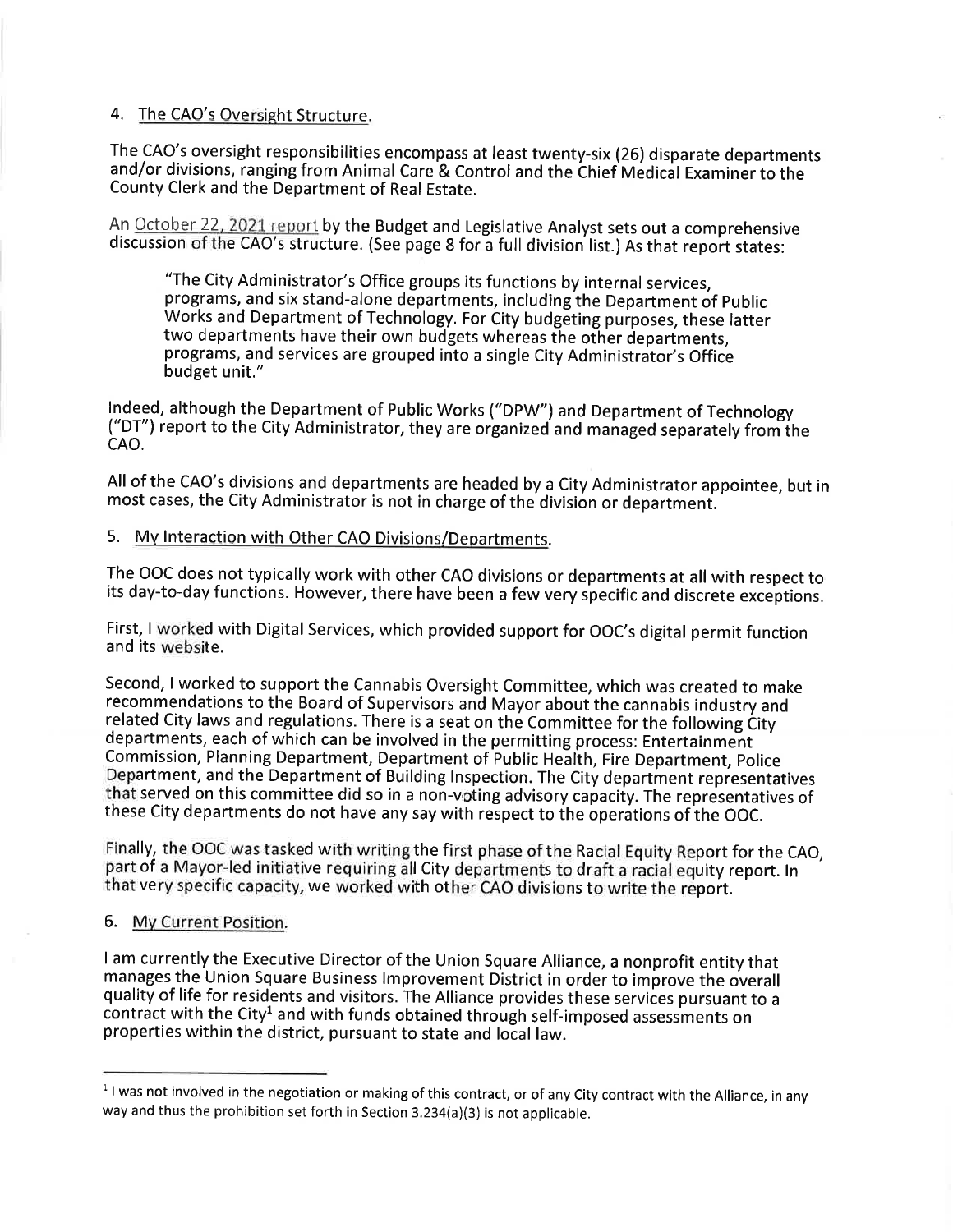My responsibilities as the Alliance's Executive Director are wide ranging, and include seeking to create a high-quality visitor experience, by managing and activating public spaces, maintaining a clean and safe environment, attracting new investment, and advocating for the district's future success. This work helps to support the economic and cultural vitality of Union Square.

To do this, I must represent the Alliance in public forums, manage staff, craft messaging, organize various events and initiatives, and work with City officials and employees. This latter responsibility is integral to my role as the Alliance Executive Director.

### 7. My Anticipated Work with City.

By way of example, some of the ways that I anticipate communicating with City employees include working with:

- The Department of Homelessness and Supportive Housing to identify resources for homeless individuals in our district; and
- The Police Department on crime issues:
- Recreation and Parks Department in connection with the activation of Union Square  $\bullet$ (which is a park) for certain events; and
- DPW on certain cleanliness issues, as well as on streetscapes and public realm projects (e.g., the holiday walk, etc.); and
- The Entertainment Commission to obtain street closure permits and amplified sound permits from for various Union Square events.

Indeed, while it is always possible that I could work with other CAO departments, I anticipate that working with DPW and the Entertainment Commission will be most essential to my position and that my effectiveness as the Alliance's Executive Director will be severely hindered if I cannot do so. In fact, without a waiver, I may not be able to fully perform my new job.

### 8. A Waiver With Respect to other CAO Departments Would Not Create the Potential for Undue Influence or Unfair Advantage.

No undue influence or unfair advantage would result from a waiver with respect to CAO divisions and departments, other than the OOC.

My primary focus at the OOC was on the permitting of cannabis businesses and on racial equity. Because of this niche focus, we had no need to really engage with other CAO divisions and departments on that work (other than the very discrete matters explained above). For example, I did not work with DPW at all because it is not involved in cannabis-related work. In any case, I was certainly not privy to any inside knowledge or contacts with respect to the other CAO divisions and departments that might benefit me as the Alliance's Executive Director.

Indeed, none of my prior contacts with the other CAO divisions and departments - again, which were mostly concerning the equity report - would assist me in my work for the Alliance or lead to any preferential treatment of me. For example, while the Entertainment Commission has a seat on the Cannabis Oversight Committee and will score cannabis grant applications as an uninterested third party, this limited involvement of an Entertainment Commission representative has nothing to do with street closure permits or amplified noise permits, which will be a large part of my new job (and with which I have no prior experience).